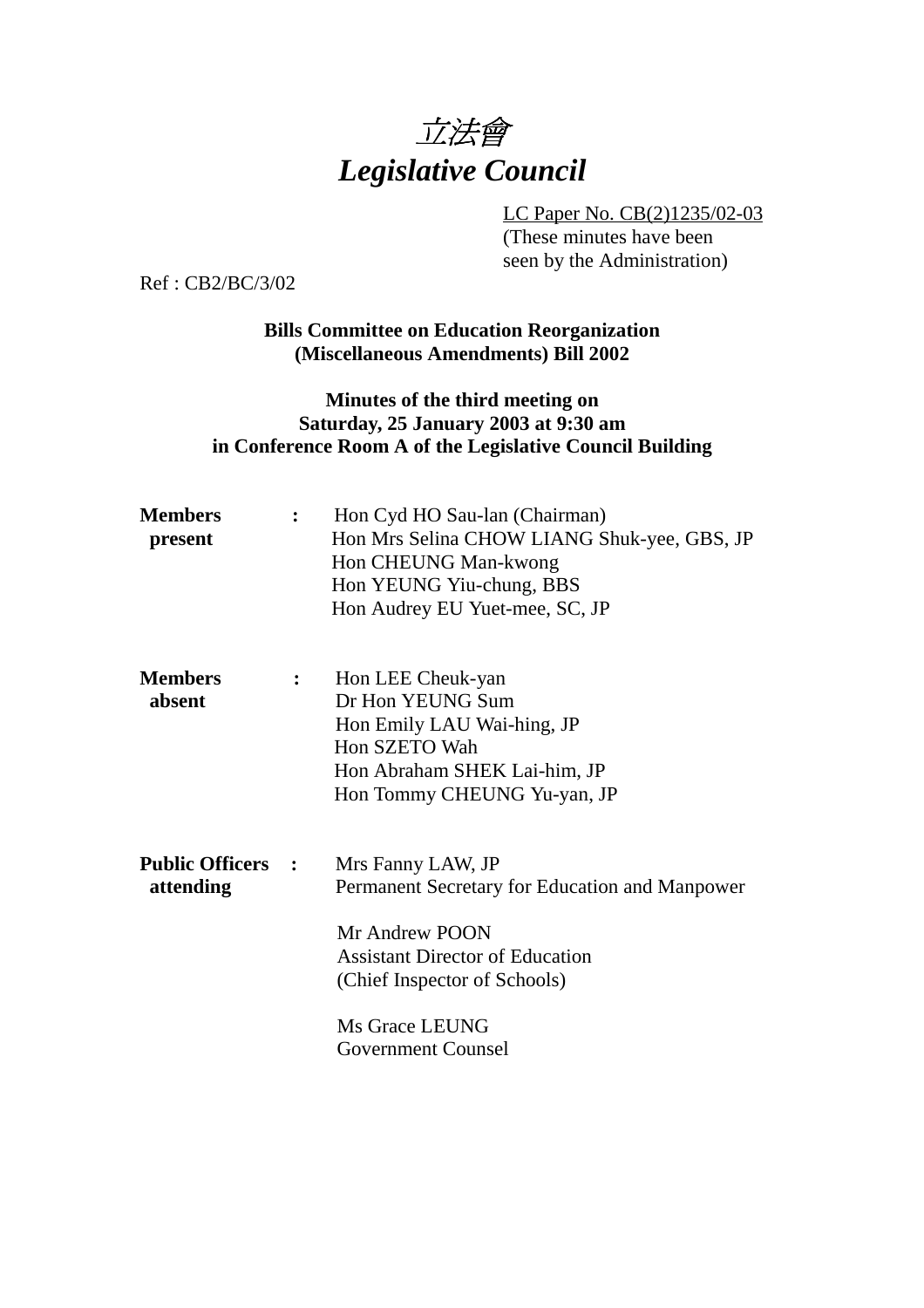| <b>Clerk</b> in<br>attendance | Mrs Percy MA<br>Chief Assistant Secretary (2)3 |
|-------------------------------|------------------------------------------------|
| <b>Staff</b> in<br>attendance | Ms Bernice WONG<br>Assistant Legal Adviser 1   |
|                               | Mr Paul WOO<br>Senior Assistant Secretary (2)3 |

#### Action

### **I. Confirmation of minutes of meetings**

(LC Paper Nos. CB(2)857 and 858/02-03)

The minutes of the meetings on 16 and 23 December 2002 were confirmed.

*-* 2 -

### **II. Meeting with the Administration**

(LC Paper Nos. CB(2)775 and 778/02-03; 860/02-03(01))

2. The Bills Committee deliberated (index of proceedings attached at **Annex**).

3. On the concerns raised by members at the last meeting on 23 December 2002, Permanent Secretary for Education and Manpower (PSEM) briefed members on the administrative arrangements introduced to rationalise the operation of the Education and Manpower Bureau (EMB) and the Education Department (ED) since 1 January 2003, pending the formal merger of EMB and ED.

4. Mr CHEUNG Man-kwong said that he was satisfied with the Administration's explanation given in its letter dated 28 December 2002 (LC Paper No. CB(2)775/02-03(01)) on the merger of EMB and ED.

5. Regarding the proposed terms of reference (ToR) of the Education Commission (EC) upon its merger with the Board of Education, Mr CHEUNG Man-kwong suggested and other members agreed that the reference to "the planning and development of early childhood and school education" should be removed from the ToR.

6. PSEM said that the Administration agreed to delete the reference after reporting the matter to EC at its next meeting. In response to the Bills Committee, PSEM agreed that the Secretary for Education and Manpower would give an undertaking in this respect at the resumption of the Second Reading debate on the Bill.

Admin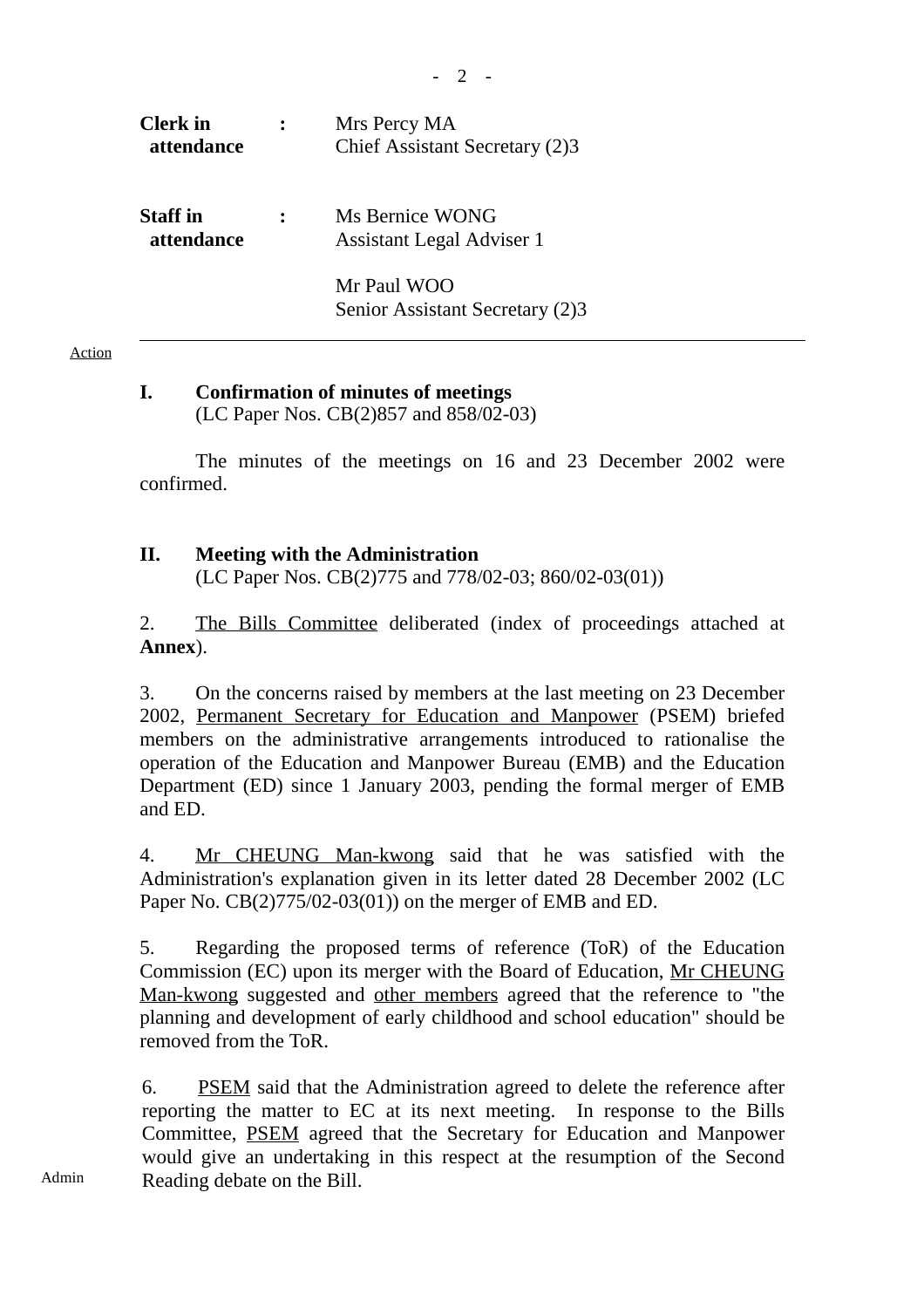7. The Bills Committee agreed that a report of the Bills Committee would be made to the House Committee on 7 February 2003, and the Second Reading debate on the Bill be resumed at the Council meeting on 19 February 2003. The Chairman reminded members that the deadline for giving notice of Committee Stage amendments, if any, was 10 February 2003.

8. The meeting ended at 9:40 am.

Council Business Division 2 Legislative Council Secretariat 19 February 2003